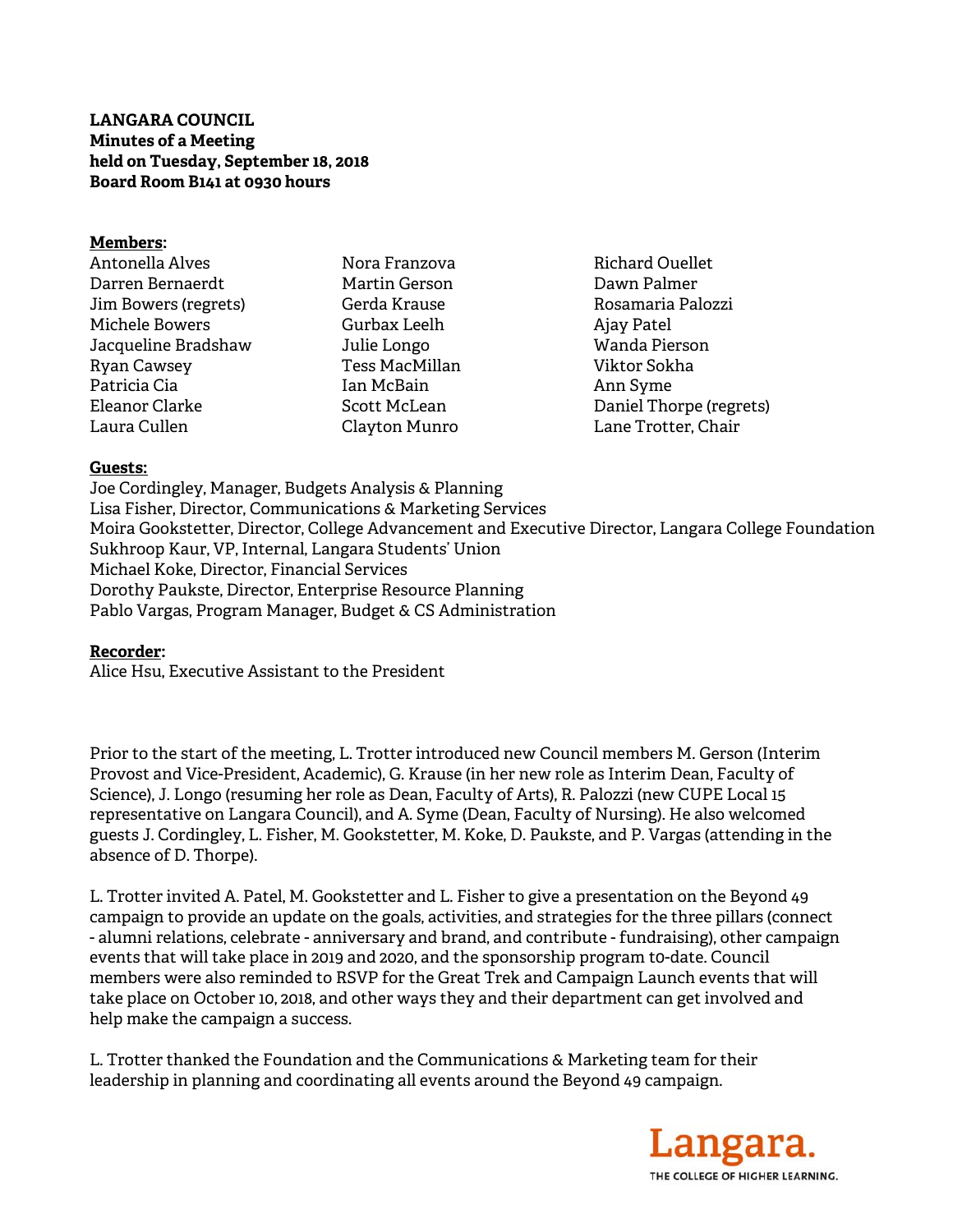L. Trotter welcomed Langara Students' Union (LSU) representative G. Leelh and guest S. Kaur, who attended with G. Leelh to present a cheque of LSU's donation to the College. A. Patel advised that for over 18 years LSU has been providing over \$23,000 annually to support student scholarships and bursaries. This year, LSU has added new emergency bursaries to assist international students, a bursary in memory of the late Langara student Genevier Sullivan, and new scholarships to recognize outstanding academic standing in various programs. As well, LSU has become a sustaining partner of the College's Community Cupboard that was established in 2017. In total, LSU's total contribution to support students will be increased to over \$102,000 annually from this year and moving forward.

# **1. REVIEW OF AGENDA**

The agenda was approved as distributed.

# **2. REVIEW OF MINUTES AND BUSINESS ARISING**

#### **a) Draft Minutes of the Meeting held on June 12, 2018**  The minutes of the meeting held on June 12, 2018 were accepted.

# **b) Langara Council Membership**

C. Munro advised that the subcommittee, including himself, E. Clarke and S. McLean, met over the summer. Keeping the Education Council membership, currently also under review, and the boardroom size in mind, the subcommittee would like to continue their discussion and will bring a proposal to Langara Council in the near future.

## **3. STANDING ITEMS**

## **a) ERP Update**

V. Sokha advised that the College has signed a contract with Workday/Deloitte, and the implementation of the new ERP system is expected to start in October 2018.

D. Paukste recapped the NRFP procurement process that resulted in the evaluation team choosing Workday, a cloud-based ERP platform, as the software product and Deloitte as the system implementer. She advised that the project will start the Discovery Phase in mid-October 2018 when workshops will be held with stakeholders from three closely integrated areas: Human Capital Management (HCM), Finance, and Student Information, and these workshops are for Deloitte to learn about Langara's current business processes and do a fitgap analysis. She also briefed on the planning, designing, and go-live timeline for each area module and advised that the project timeline will soon be posted on the College's website to keep the College community informed.

V. Sokha added that our current system provider Ellucian will stop supporting Banner as of December 2018. It will require more of our IT department's resources to keep the system alive, and this is one of the major reasons the College needs to move to a modern, cloudbased ERP system.

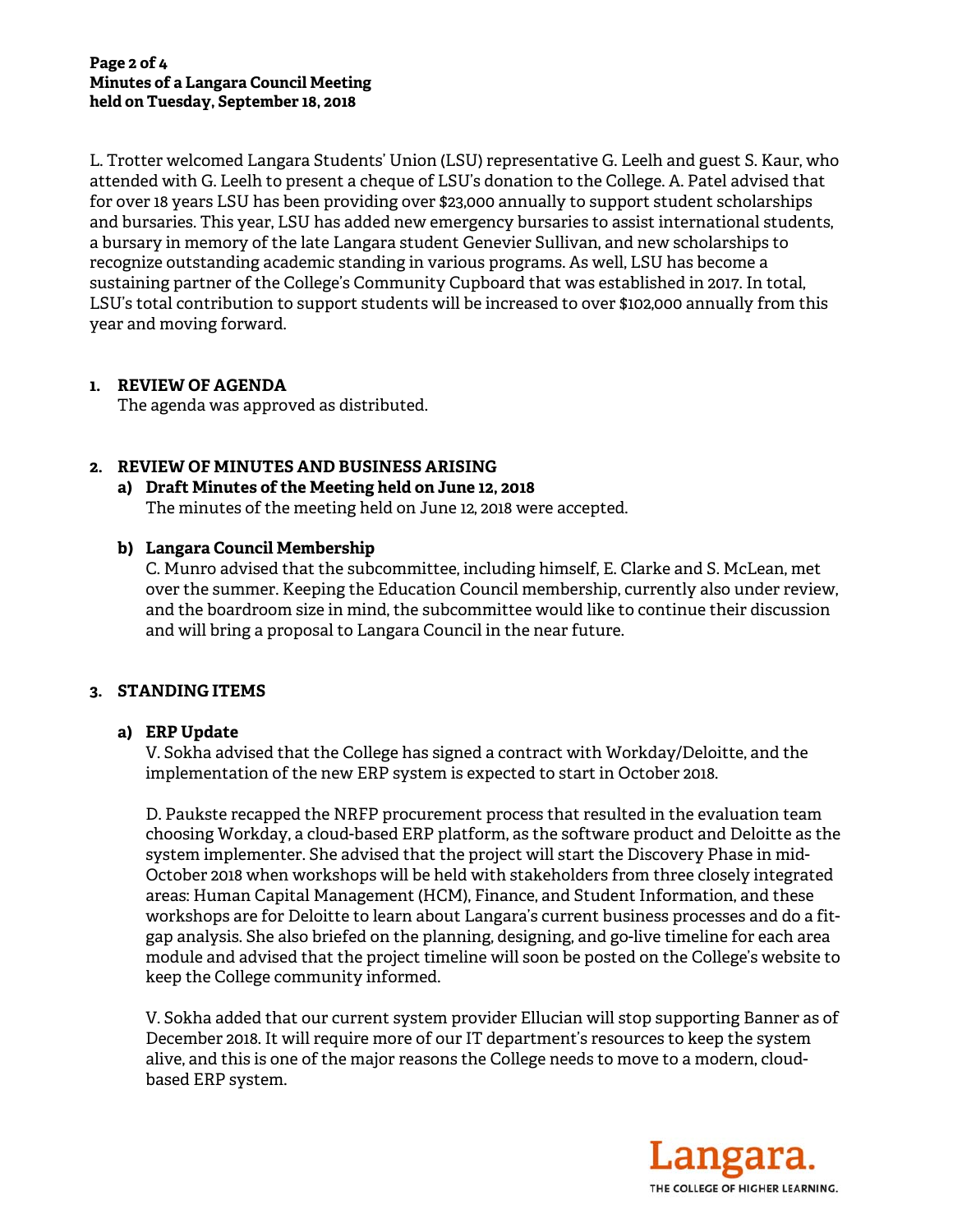# b) **IT Update**

V. Sokha reported on the following major projects undertaken by IT:

- ERP Project IT was working closely with the ERP team and heavily involved in the contract negotiation process over the summer.
- Photo ID Cards There was a high demand in issuing photo ID cards at the beginning of the fall semester that required IT to bring in an additional ID card printer to meet the demand.
- Banner Backlog Reduction IT has reduced the backlog items to 24 to-date and expects to complete the project by December 2018. At the meanwhile, IT will stop accepting further Banner modification requests unless the required revision is absolutely urgent.
- Secondary Data Centre IT has started to move equipment into the site for running a new secondary data centre in the T Building. The secondary data centre will serve as a backup of the current data centre in the A Building. Several brief outages are expected as the work is being completed in October and the outage schedules can be found on the IT website.

Discussion ensued and members' questions were answered.

# **4. CURRICULUM ITEMS**

# **a) Education Council Meeting held on June 19, 2018**

G. Krause referred to the summary report attached to the agenda for the Education Council meeting held on June 19, 2018 and highlighted the following:

- Under Program Changes, Diploma in Social Sciences and Humanities should read Diploma in Applied Social Sciences and Humanities.
- Post Degree Diploma in Nursing Practice in Canada program started to use video interviews.
- Diploma in Applied Urban and Rural Planning has been replaced by the Post Degree Diploma in Applied Planning for a few years and will be formally discontinued effective 201910.
- There are several new courses in Asian Studies, Applied Social Sciences and Humanities, and Gerontology.
- Over 40 courses changed prerequisites and/or learning outcomes, etc.
- Continuing Studies has a new program Personalized Medicine for Health Care Professionals Certificate, and made some curriculum changes to its Strategic Resilience for First Responders Certificate program.
- Education Council is in the process of restructuring its membership to more closely reflect the new academic structure.